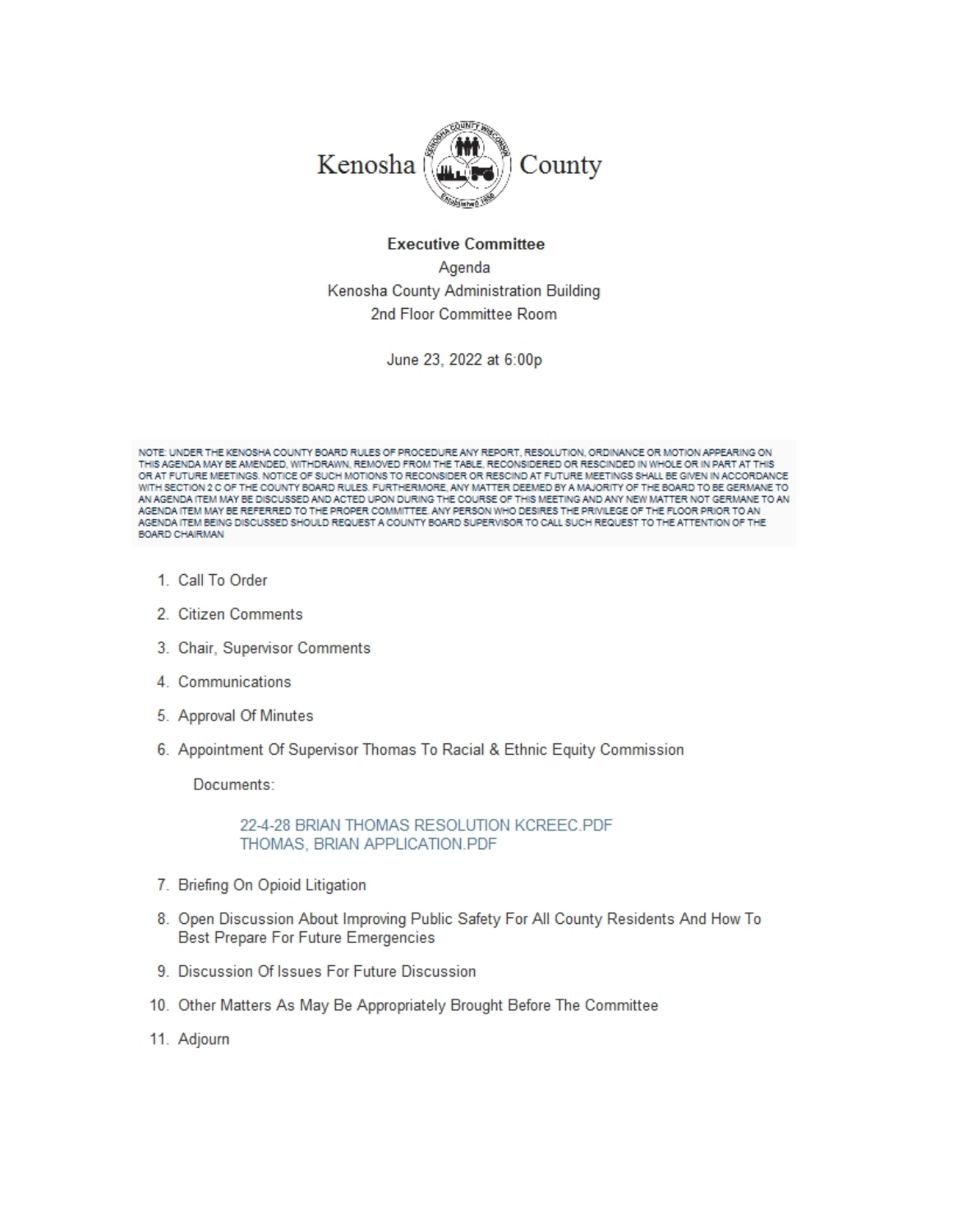# **KENOSHA COUNTY BOARD OF SUPERVISORS**

### **RESOLUTION NO.\_\_\_\_\_\_\_\_\_\_\_\_\_\_\_\_\_**

| Subject:<br>Resolution to approve the appointment of Brian Thomas to the Kenosha County<br><b>Racial and Ethnic Equity Commission.</b> |                                             |  |  |  |
|----------------------------------------------------------------------------------------------------------------------------------------|---------------------------------------------|--|--|--|
| Corrected $\Box$<br>Original $\boxtimes$                                                                                               | 2nd Correction $\Box$<br>Resubmitted $\Box$ |  |  |  |
| Date Submitted:                                                                                                                        | Date Resubmitted:                           |  |  |  |
| Submitted By:                                                                                                                          |                                             |  |  |  |
| <b>Executive Committee</b>                                                                                                             |                                             |  |  |  |
| Fiscal Note Attached $\Box$                                                                                                            | Legal Note Attached $\Box$                  |  |  |  |
| Prepared By:<br>Joseph M. Cardamone, III, Corporation Counsel                                                                          | Signature:                                  |  |  |  |

**WHEREAS**, pursuant to Resolution #1, passed May 18, 2021, County Board Chair Gabe Nudo has appointed Supervisor Brian Thomas to serve on the Kenosha County Racial and Ethnic Equity Commission; and

**WHEREAS**, the Executive Committee has reviewed the request of the County Board Chair for confirmation of this appointment and is recommending to the County Board the approval of this appointment.

**NOW, THEREFORE, BE IT RESOLVED** that the Kenosha County Board of Supervisors confirms the appointment of Supervisor Brian Thomas to the Kenosha County Racial and Ethnic Equity Commission. Supervisor Thomas' appointment shall be effective immediately and will continue until the 31<sup>st</sup> day of May 2025, or until a successor is appointed by the County Board Chair and confirmed by the Kenosha County Board of Supervisors. Supervisor Thomas will serve on this commission without pay and will be filling a vacancy on the Commission.

| <b>EXECUTIVE COMMITTEE:</b> | <u>Aye</u> | <b>Nay</b> | <b>Abstain</b> | <b>Excused</b> |
|-----------------------------|------------|------------|----------------|----------------|
|                             |            |            |                |                |
| Gabe Nudo, Chairman         |            |            |                |                |
| Erin Decker, Vice-Chair     |            |            |                |                |
|                             |            |            |                |                |
| <b>Terry Rose</b>           |            |            |                |                |
| Amanda Nedweski             |            |            |                |                |
|                             |            |            |                |                |
| Aaron Karow                 |            |            |                |                |
|                             |            |            |                |                |
| Mark Nordigian              |            |            |                |                |
| <b>Brian Thomas</b>         |            |            |                |                |
|                             |            |            |                |                |
| Zach Rodriguez              |            |            |                |                |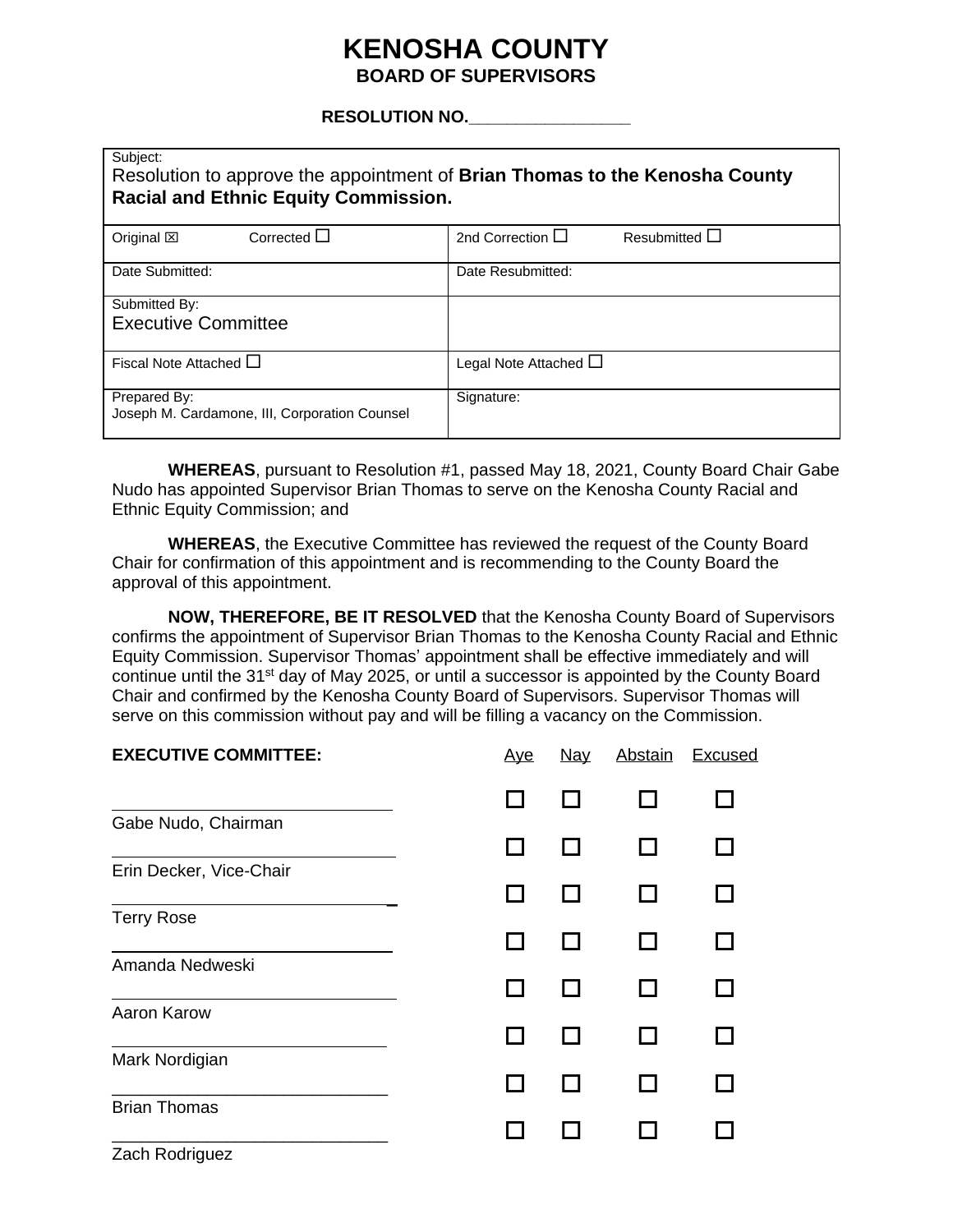### **COUNTY OF KENOSHA** OFFICE OF THE COUNTY BOARD CHAIRMAN

C E

**APR** 

E

2 7 2022

**REGI BACHOCHIN COUNTY CLERK** 

## **APPLICATION FOR APPOINTMENT TO KENOSHA COUNTY RACIAL AND ETHNIC EOUITY COMMISSION**

| (Please type or print)                                                                                              |  |  |  |  |
|---------------------------------------------------------------------------------------------------------------------|--|--|--|--|
| 30095<br>Name:                                                                                                      |  |  |  |  |
| Middle Initial<br>Last<br>First                                                                                     |  |  |  |  |
| Kenesher 53144<br><b>Residence Address:</b>                                                                         |  |  |  |  |
| Previous Address if above less than 5 years:                                                                        |  |  |  |  |
| Occupation: Industrial 9                                                                                            |  |  |  |  |
| Title<br>Company                                                                                                    |  |  |  |  |
| <b>Business Address:</b>                                                                                            |  |  |  |  |
| Business 2626<br>Telephone Number: Residence                                                                        |  |  |  |  |
| mobile<br>Daytime Telephone Number: 414                                                                             |  |  |  |  |
| Mailing Address Preference: Business ( $X$ ) Residence ()                                                           |  |  |  |  |
| safety sensunge earthlink net<br>Email Address:                                                                     |  |  |  |  |
| Do you or have you done business with any part of Kenosha County Government in the<br>past 5 years?<br>No(<br>Yes ( |  |  |  |  |

If yes, please attach a detailed document.

While / American Applicant's race/ethnicity: (Note: Per the County Board resolution creating the commission, the makeup of the commission should, at a minimum, reflect the diverse racial and ethnic makeup of Kenosha County as determined by the most recent census information with at all times five of the seven non-County Board commissioners representing racial and ethnic minorities in Kenosha County.

Affiliations: List affiliations in all service groups, public service organizations, social or charitable groups, labor, business or professional organization, and indicate if it was a board or staff affiliation. noffrer,

County Board Sopran<br>Business Owner for 3 small Co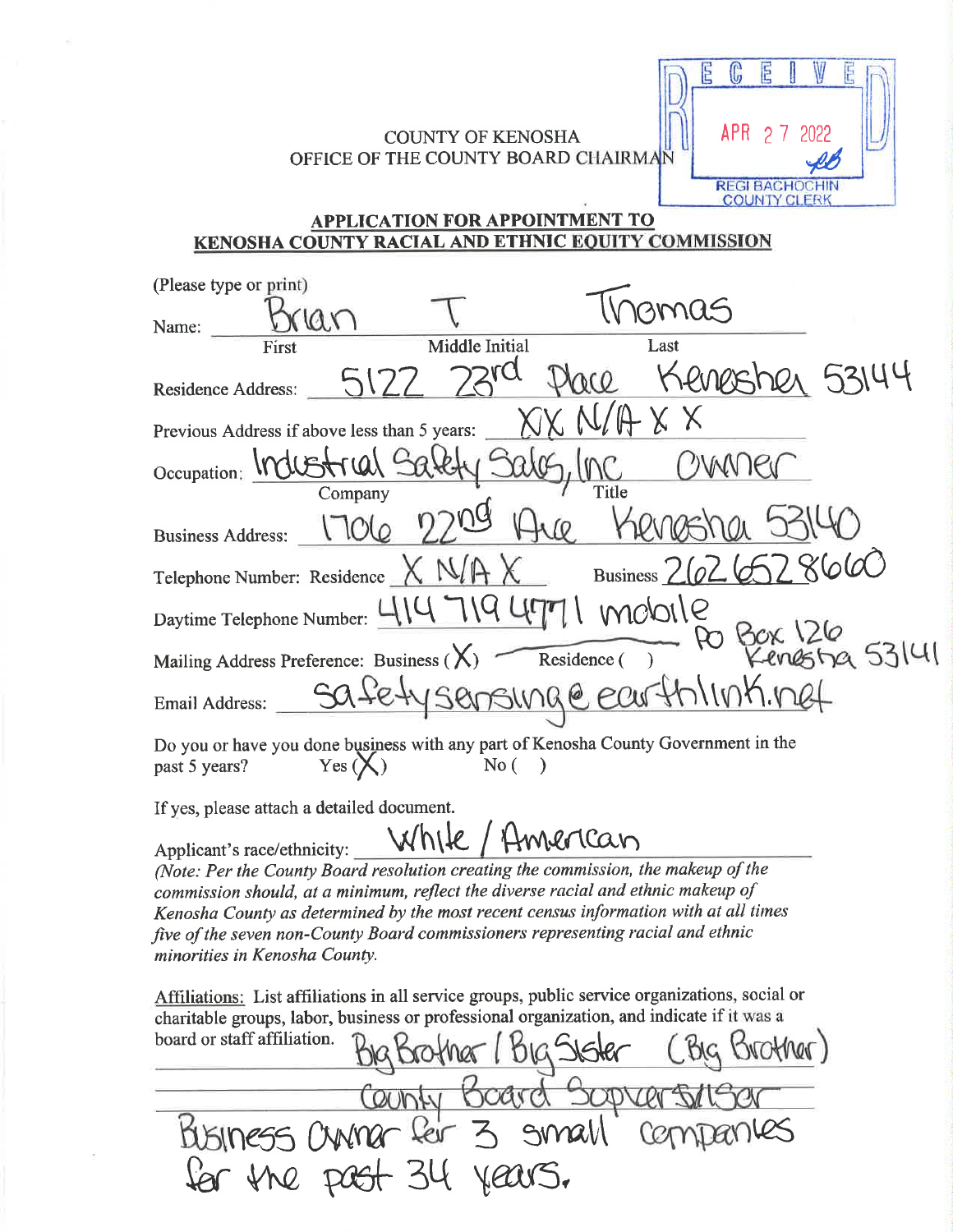Kenosha County Racial and Ethnic Equity Commission **Appointment Application - Page 2** 

Special Interests: Indicate organizations or activities in which you have a special interest but may not have been actively involved. If more space is needed, please attach another

shee Cancross Crail Konning

Nominee's Supervisory District

Governmental Services: List services with any governmental unit.

Personal Statement: Please indicate why you believe you would be a valuable addition to the Racial and Ethnic Equity Commission. If more space is needed, please attach another

(coodrate sheet. Basketball Track, Cross Returned k.  $C C$ Ger 34  $-2746$  $\omega$ erraner € Man KCAC **VYM** WA aren

Conflict Of Interest: It would be inappropriate for you, as a current or prospective appointee, to have a member of your immediate family directly involved with any action that may come under the inquiry or advice of the appointed board, commission, or committee. A committee member declared in conflict would be prohibited from voting on any motion where "direct involvement" had been declared and may result in embarrassment to you and/or Kenosha County.

**Signature of Nominee** 

Date

Please return, along with your resume, to: County Clerk

 $1010 - 56$ th Street Kenosha, WI 53140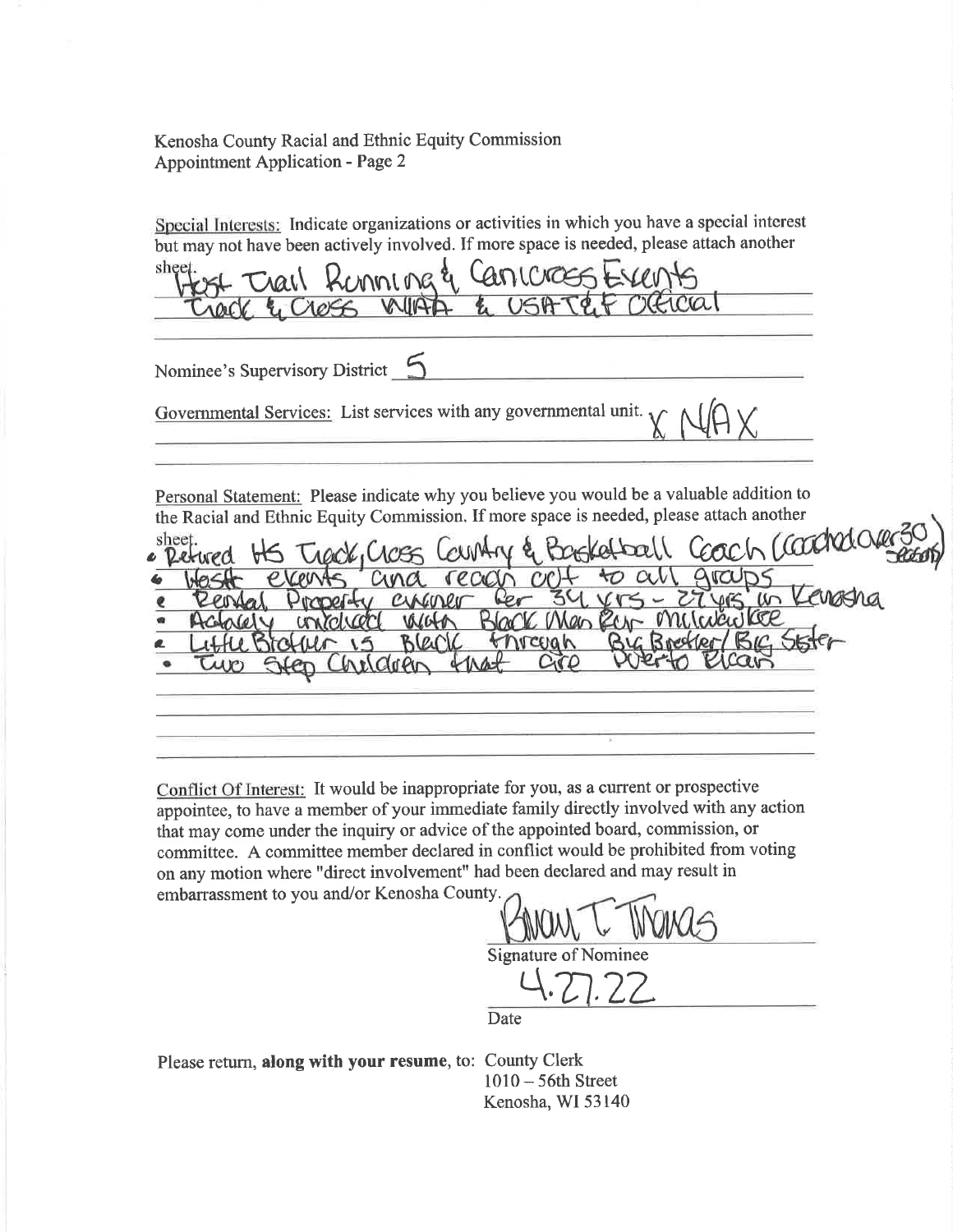Within the past five years, a company I own (Kenosha Running Company, Inc.) has rented County Park Shelters and paid to the County Park Trail to host Running events.

Brian T Tranas